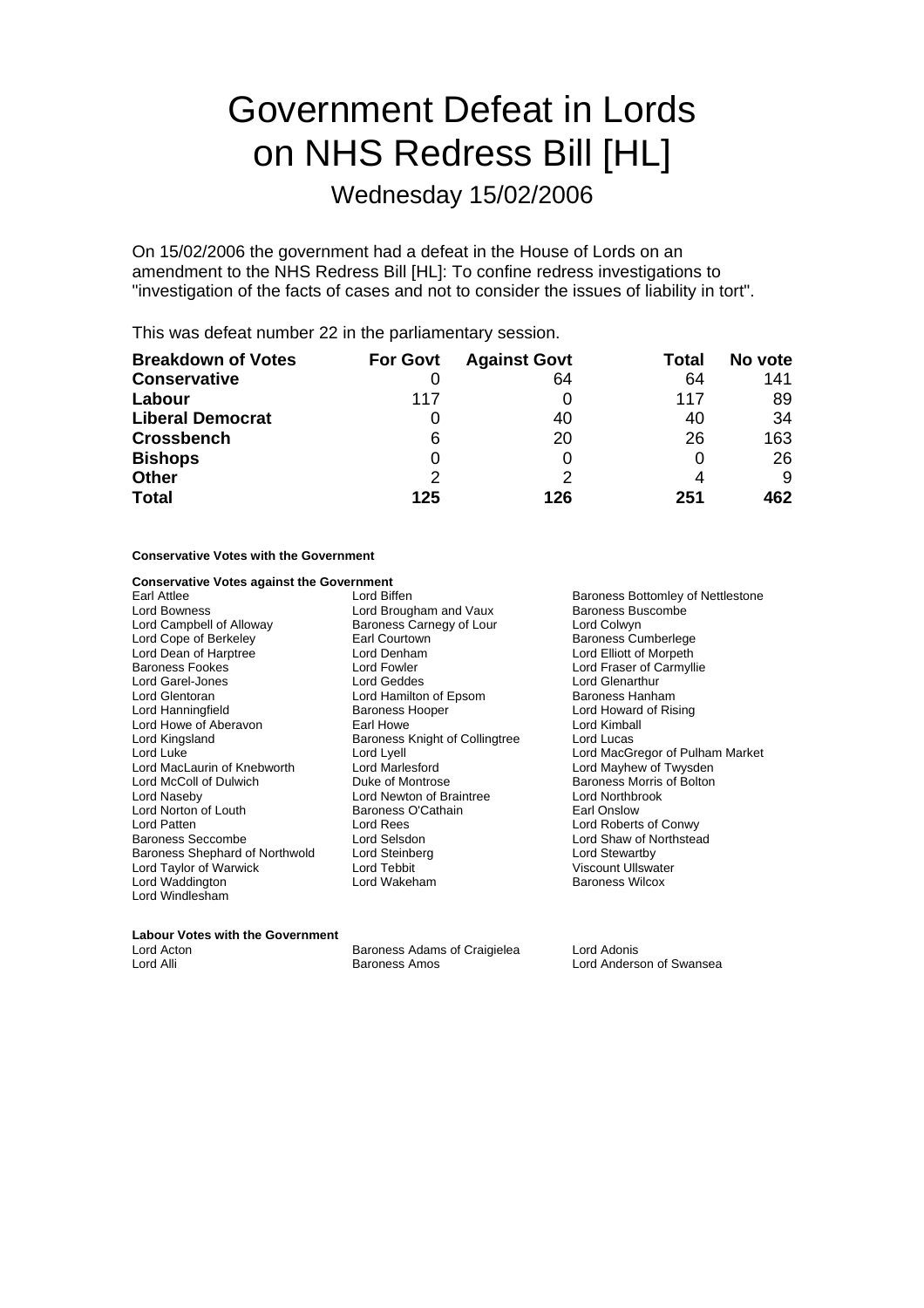Lord Bach Lord Bassam of Brighton<br>
Baroness Billingham Cord Bilston Lord Borrie <sup>V</sup> Lord Brooke of Alverthorpe Cord Brookman<br>
Lord Brooks of Tremorfa Cord Burlison Cord Carter of Coles Lord Brooks of Tremorfa<br>
Lord Carter **Lord Christopher**<br>
Lord Christopher Lord Carter Lord Christopher Lord Christopher Lord Clark of Windermere<br>
Lord Clarke of Hampstead Lord Clinton-Davis Lord Corbett of Castle Val Lord Clarke of Hampstead Lord Clinton-Davis Lord Corbett of Castle Vale<br>
Baroness Crawley Lord Cunningham of Felling Lord Davies of Oldham Lord Davies of Coity Lord Dixon<br>
Lord Dubs<br>
Lord Elder Lord Dubs<br>
Lord Evans of Parkside<br>
Lord Evans of Parkside<br>
Lord Evans of Parkside<br>
Lord Evans of Parkside<br>
Lord Evans of Parkside<br>
Lord Evans of Parkside Baroness Farrington of Ribbleton Lord Filkin Lord Farrington Cord Foster of E<br>
Lord Foulkes of Cumnock Lord Fvfe of Fairfield Caroness Gale Lord Foulkes of Cumnock Lord Fyfe of Fairfield Baroness Gale<br>
Baroness Gibson of Market Rasen Lord Gilbert Cumment Baroness Golding Baroness Gibson of Market Rasen Lord Gilbert<br>Lord Goldsmith Baroness Goudie Lord Goldsmith Baroness Goudie All Decrees Gould of Potternewton<br>
Lord Gould of Brookwood Lord Grocott Lord Harris of Haringey Lord Gould of Brookwood Lord Grocott Lord Harris of Lord Harris of Lord Harris of Lord Harris of Lord Haventh<br>Lord Harrison Lord Haventh Lord Harris of Lord Hawarth Lord Harrison Lord Hart of Chilton<br>Baroness Hayman Baroness Henig Lord Hogg of Cumbernauld Baroness Hollis of Heigham Lord Howarth of New<br>
Lord Hughes of Woodside Lord Hunt of Kings Heath Lord Irvine of Lairg Lord Hughes of Woodside Lord Hunt of Kings Heath Lord Irvine of Lairg<br>
Lord Jones Corp Baroness Kennedy of The Shaws Lord King of West Bromwich Lord Kirkhill Lord Lea of Crondall Lord Lofthouse of Pontefract Baroness Massey of Darwen Lord Maxton Cord Caroness Menomess McDonagh<br>
Lord McIntosh of Haringey Baroness McIntosh of Hudnall Lord McKenzie of Luton Lord McIntosh of Haringey Lord Mitchell **Lord Moonie** Lord Moonie **Lord Lord Lord Moonie** Lord Aberavon<br>
Lord Patel of Blackburn **Lord Pendry Communication** Baroness Pitkeathley Lord Patel of Blackburn **Lord Pendry** Cord Pendry **Baroness Pitkeath**<br>
Lord Plant of Highfield **Baroness Prosser Baroness Prosser** Lord Prys-Davies Lord Plant of Highfield **Baroness Prosser** Baroness Prosser Lord Prys-David Prys-David Prys-David Baroness Rendell of Babergh Lord Rooker Lord Randall of St Budeaux Baroness Rendell of Babergh Lord Rooker<br>
Lord Rosser Cord Sawyer Baroness Royall of Blaisdon Lord Sawyer Lord Rosser **Baroness Royall of Blaisdon**<br>
Lord Sewel **Baroness Royall Of Blaisdon** Lord Soley Lord Stone of Blackheath Lord Strabolgi Baroness Taylor of Bolton **Lord Taylor of Blackburn** Baroness Thornton Lord Tomlinson Lord Triesman Lord Truscott Baroness Warwick of Undercliffe Baroness Whitaker Lord Williams of Elvel Lord Woolmer of Leeds Lord Young of Norwood Green

Baroness Andrews **Example 2** Lord Archer of Sandwell **Lord Ashley of Stoke**<br>
Lord Bach Lord Bassam of Brighton **Lord Bassam Condensing** Lord Bhattacharyya Lord Cunningham of Felling Lord Davies of Ol<br>
Lord Dixon<br>
Lord Donoughue Lord Falconer of Thoroton **Baroness Falkender** Cord Filking Lord Foster of Bishop Auckland Baroness Henig<br>
Baroness Hollis of Heigham
Baroness Hollis of Heigham
Lord Howarth of Newport Baroness Kennedy of The Shaws Lord Macdonald of Tradeston Lord MacKenzie of Culture<br>
Lord Maxton Culcein Baroness McDonagh Viscount Simon Lord Smith of Finsbury<br>
Lord Strabolgi<br>
Lord Strabolgi Baroness Turner of Camden Lord Warner<br>
Baroness Whitaker<br>
Baroness Wilkins

Baroness Blackstone

#### **Labour Votes against the Government**

#### **Liberal Democrat Votes with the Government**

#### **Liberal Democrat Votes against the Government**

Viscount Falkland Falkland Baroness Falkner of Margravine<br>Earl Glasgow Baroness Hamwee Lord Maclennan of Rogart **Earl Mar and Lord Methuen**<br>
Lord Methuen **Conditional** Lord Thomas of Gresford Baroness Walmsley

Lord Addington **Lack Construction Lord Alderdice** Lord Anderdice<br>Baroness Barker **Baroness Bonham-Carter of Yarnbury** Lord Bradshaw Baroness Barker Baroness Bonham-Carter of Yarnbury Lord Bradshaw<br>Lord Chidgey Lord Dukes Lord Clement-Jones Lord Dukes Lord Chidgey Lord Clement-Jones Lord Dykes Earoness Hamwee Baroness Harris of Richmond<br>
Lord Jones of Cheltenham<br>
Lord Livsey of Talgarth Lord Holme of Cheltenham Lord Jones of Cheltenham Lord Livsey of Cheltenham Lord Livsey of Talgartham Lord McNally Lord Oakeshott of Seagrove Bay Lord Razzall<br>Lord Roberts of Llandudno Lord Rodgers of Quarry Bank Lord Roper Lord Roberts of Llandudno<br>
Lord Russell-Johnston Baroness Scott of Needham Market Baroness Sharp of Guildford Lord Russell-Johnston Baroness Scott of Needham Market Baroness Sharp of Needham Market Baroness Sharp of Guil<br>
Lord Shutt of Greetland Lord Smith of Clifton Lord Taverne Lord Smith of Clifton Lord Taverne Lord Taverne<br>
Lord Tyler Lord Wallace of Saltaire

**Baroness Nicholson of Winterbourne**<br>Lord Redesdale